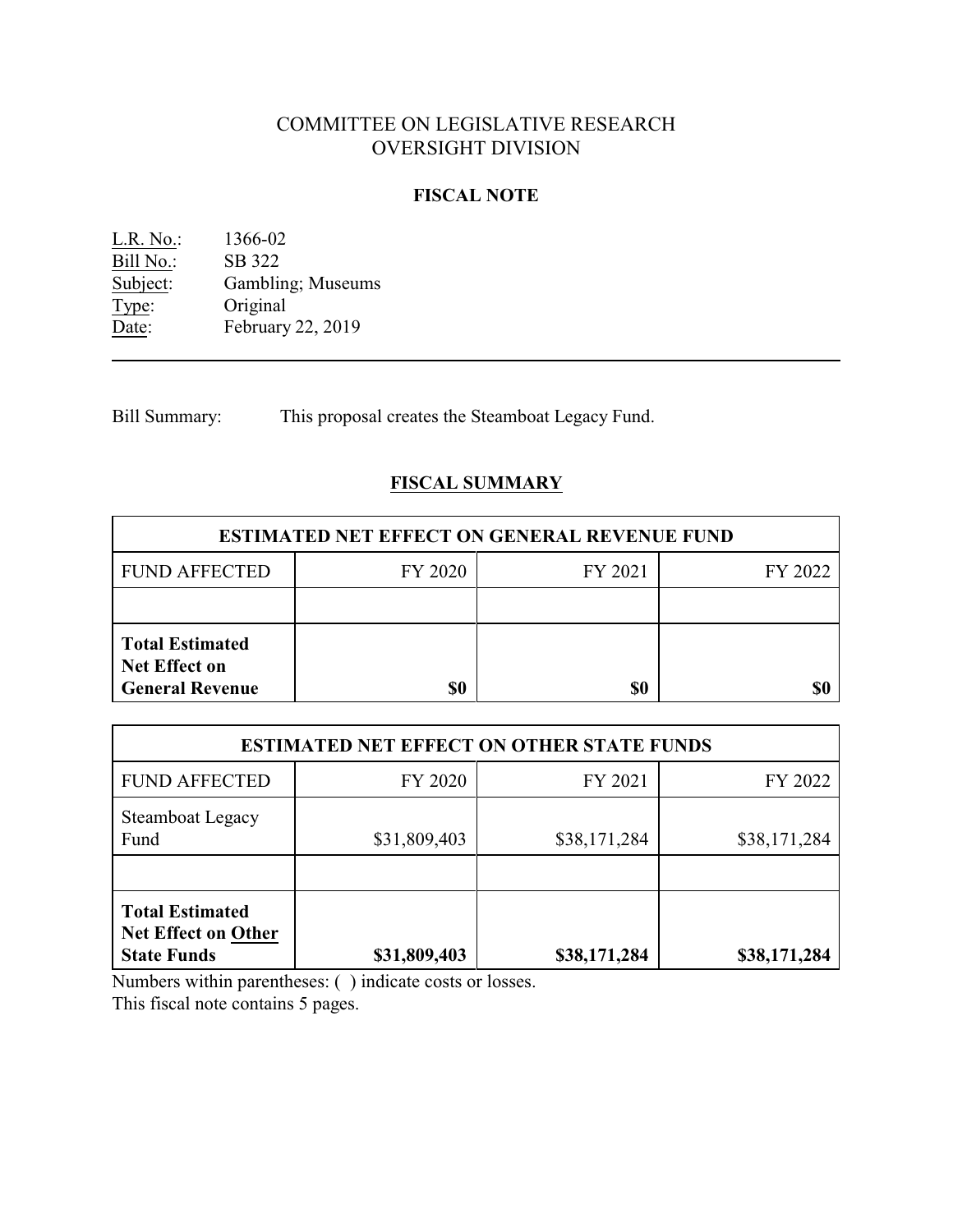L.R. No. 1366-02 Bill No. SB 322 Page 2 of 5 February 22, 2019

| <b>ESTIMATED NET EFFECT ON FEDERAL FUNDS</b>                        |         |         |         |  |
|---------------------------------------------------------------------|---------|---------|---------|--|
| <b>FUND AFFECTED</b>                                                | FY 2020 | FY 2021 | FY 2022 |  |
|                                                                     |         |         |         |  |
|                                                                     |         |         |         |  |
| <b>Total Estimated</b><br>Net Effect on All<br><b>Federal Funds</b> | \$0     | \$0     |         |  |

| <b>ESTIMATED NET EFFECT ON FULL TIME EQUIVALENT (FTE)</b>    |         |         |         |  |
|--------------------------------------------------------------|---------|---------|---------|--|
| <b>FUND AFFECTED</b>                                         | FY 2020 | FY 2021 | FY 2022 |  |
|                                                              |         |         |         |  |
|                                                              |         |         |         |  |
| <b>Total Estimated</b><br><b>Net Effect on</b><br><b>FTE</b> |         |         |         |  |

 $\Box$  Estimated Net Effect (expenditures or reduced revenues) expected to exceed \$100,000 in any of the three fiscal years after implementation of the act.

| <b>ESTIMATED NET EFFECT ON LOCAL FUNDS</b> |         |         |         |
|--------------------------------------------|---------|---------|---------|
| <b>FUND AFFECTED</b>                       | FY 2020 | FY 2021 | FY 2022 |
| <b>Local Government</b>                    | \$0     | \$0     | \$0     |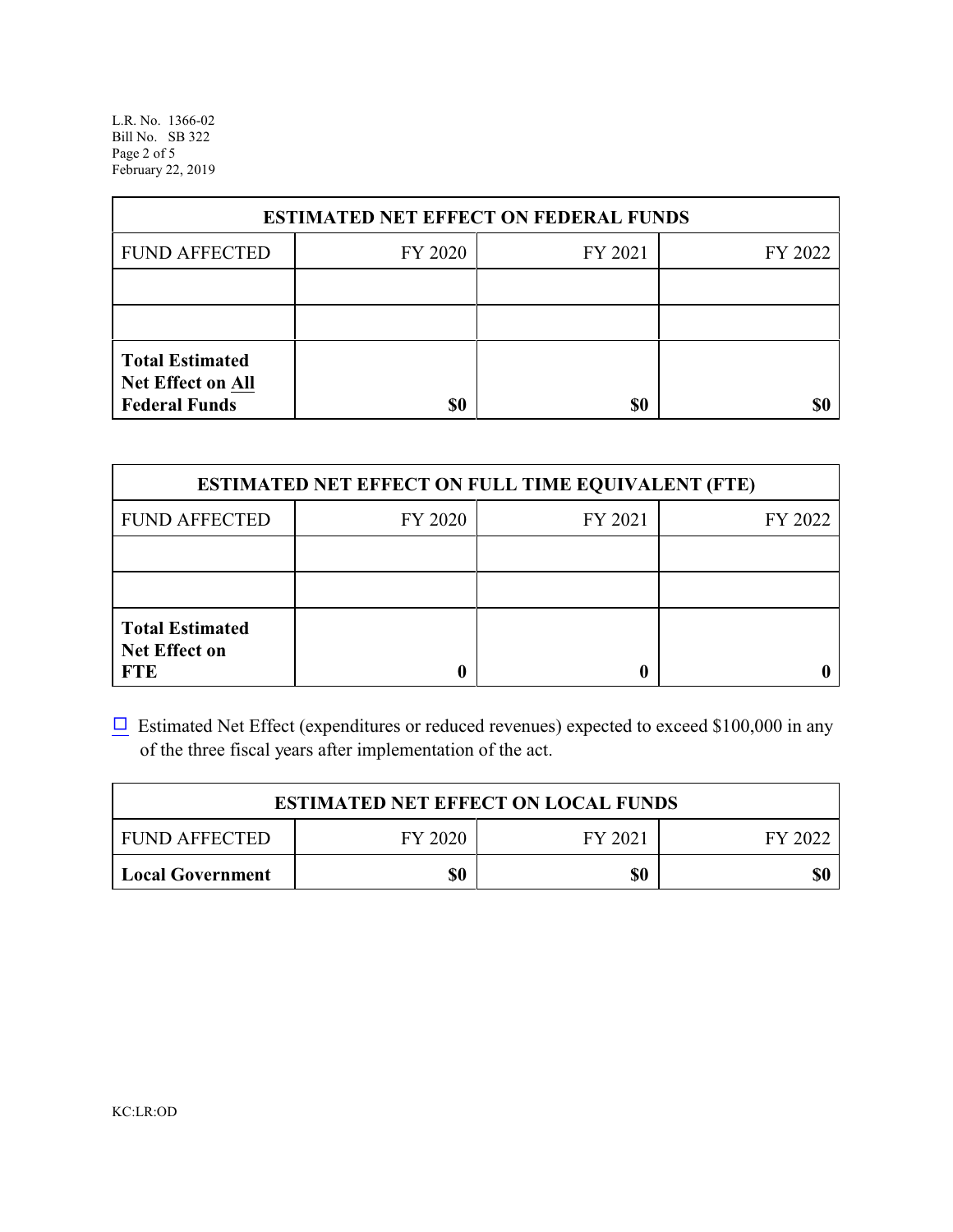L.R. No. 1366-02 Bill No. SB 322 Page 3 of 5 February 22, 2019

### **FISCAL ANALYSIS**

### ASSUMPTION

#### *Section 313.820*

Officials from the **Department of Public Safety** - **Missouri Gaming Commission (MGC)** state that the Missouri Gaming Commission audits the collection of admission fees paid by the excursion gambling boat licensees ensuring the home dock city or county and the gaming commission fund both receive their appropriate amount based on the two dollar per two hour admission fee. The Missouri Gaming Commission assumes the MGC will be responsible for ensuring the correct payment of the additional one dollar to the "Steamboat Legacy Fund".

In FY 18 the Missouri Gaming Fund collected \$39,559,834 in admission fees to the gaming commission fund. However, there has been a decline of admissions over the past several years and MGC is estimating a decrease in admissions again in FY 19. YTD MGC is seeing a decrease of 3.1% over the same period in FY 18 and estimating a 3.51% decrease by the end of FY 19. Assuming the 3.51% decrease and then the admissions staying the same year over year afterwards the Steamboat Legacy Fund could collect approximately \$38,171,284 each fiscal year  $($39,559,834*(1-.0351) = $38,171,284)$ .

**Oversight** notes according to annual reports of the Missouri Gaming Commission, the following amounts of admission fees were collected and paid to the state (similar amounts were also paid to the home dock cities/counties):

| FY 2016 | \$42,510,171;     |
|---------|-------------------|
| FY 2017 | \$40,894,623; and |
| FY 2018 | \$39,760,202.     |

According to the **Missouri Gaming Commission (MGC)**, the annual report reflects dollar amounts provided by the casinos to the MGC - Tax Division. After an audit has been completed on the admission fees, dollar amounts can change; therefore, MGC has reflected dollar amounts that have been entered into SAM II for purposes of this fiscal note.

**Oversight** will use the MGC estimates based in SAM II and reflect \$38,171,284 of revenue generated by the additional \$1 fee to the Steamboat Legacy Fund. Oversight will reflect ten months of impact in FY 2020.

Officials from the **Office of the State Treasurer** and the **Department of Natural Resources** each assume the proposal will have no fiscal impact on their respective organizations.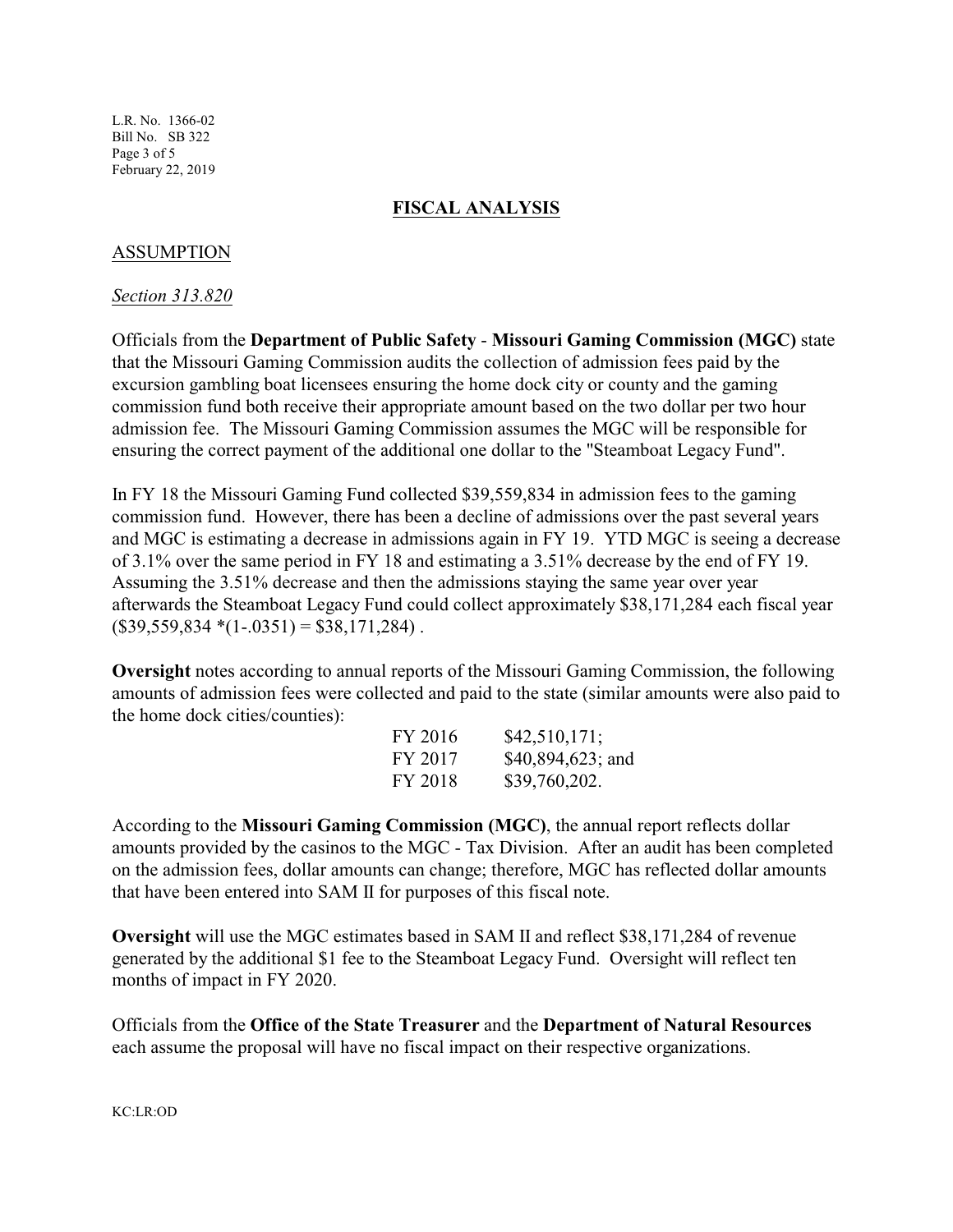L.R. No. 1366-02 Bill No. SB 322 Page 4 of 5 February 22, 2019

#### ASSUMPTION (continued)

**Oversight** notes that the above mentioned agencies have stated the proposal would not have a direct fiscal impact on their organization. Oversight does not have any information to the contrary. Therefore, Oversight will reflect a zero impact on the fiscal note.

Officials from **Jefferson City** and **Cole County** did not respond to our request for fiscal impact.

|                                                                    | <u>\$0</u>                    | <u>\$0</u>   | <u>\$0</u>   |
|--------------------------------------------------------------------|-------------------------------|--------------|--------------|
| FISCAL IMPACT - Local Government                                   | FY 2020<br>$(10 \text{ Mo.})$ | FY 2021      | FY 2022      |
| <b>ESTIMATED NET EFFECT TO THE</b><br><b>STEAMBOAT LEGACY FUND</b> | \$31,809,403                  | \$38,171,284 | \$38,171,284 |
| Revenue - MGC<br>\$1 of the excursion boat admission fee           | \$31,809,403                  | \$38,171,284 | \$38,171,284 |
| <b>STEAMBOAT LEGACY FUND</b>                                       |                               |              |              |
| <b>FISCAL IMPACT - State Government</b>                            | FY 2020<br>$(10 \text{ Mo.})$ | FY 2021      | FY 2022      |

#### FISCAL IMPACT - Small Business

No direct fiscal impact to small businesses would be expected as a result of this proposal.

#### FISCAL DESCRIPTION

Current law requires excursion gambling boat licensees to pay the Missouri Gaming Commission an admission fee of \$2.00 for each person embarking on an excursion gambling boat. This act increases such admission fee to \$3.00, with the additional \$1.00 deposited in the Steamboat Legacy Fund, which is created by the act.

Moneys in the Steamboat Legacy Fund shall be used solely for the construction, maintenance, and operation of a facility to be located in Jefferson City that shall house books, maps, artifacts, and other material related to the significance of the steamboat era in the history of Missouri. Moneys in the fund shall also be used for the construction, maintenance, and operation of a facility that shall be a part of the Missouri State Museum.